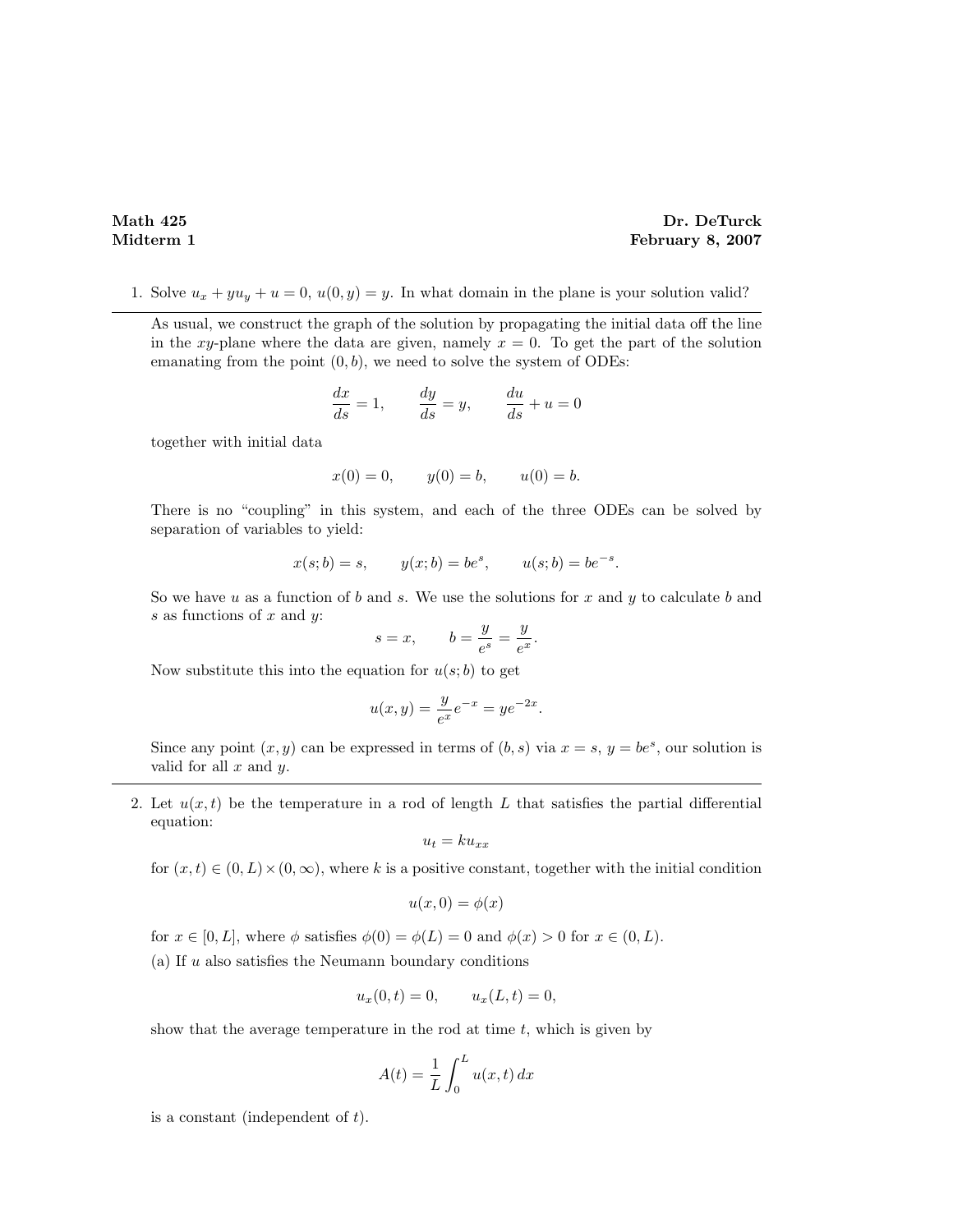(b) On the other hand, if  $u$  satisfies the Dirichlet boundary conditions

$$
u(0, t) = 0,
$$
  $u(L, t) = 0,$ 

show that it must be the case the  $u(x, t) \geq 0$  for all  $(x, t)$  satisfying  $0 < x < L$  and  $t > 0$ .

(c) Still under the assumption that u satisfies the Dirichlet boundary conditions, show that  $A(t)$  is a non-increasing function of t. (Hint for (a) and (c): Use an argument similar to an energy argument).

(a) To show that  $A(t)$  is a constant, we calculate its derivative with respect to t, and use that u satisfies the PDE  $u_t = k u_{xx}$ :

$$
\frac{dA}{dt} = \frac{1}{L} \int_0^L u_t(x, t) \, dx = \frac{k}{L} \int_0^T u_{xx}(x, t) \, dx = \frac{k}{L} (u_x(L, t) - u_x(0, t)).
$$

But then the Neumann boundary conditions imply that both terms in the last difference are zero. So  $A'(t) = 0$ , hence A is constant.

(b) Because  $u(0,t) = u(L,t) = 0$ , and  $u(x, 0) = \phi(x) > 0$  for  $x \in (0, L)$ , it's clear that the minimum value of u on the standard "U"-shaped set in the maximum principle is zero. By the minimum principle (or the maximum principle applied to  $-u$ ), the minimum of u for all  $(x, t)$  with  $t > 0$  and  $x \in (0, L)$  must be bigger than or equal to zero.

(c) From part (a), we already know that

$$
\frac{dA}{dt} = \frac{k}{L}(u_x(L,t) - u_x, (0,t)).
$$

And from part (b) we know that  $u(x, t) \geq 0$  for  $x \in (0, L)$  (in fact, if we use the *strong* version of the maximum principle, we know that  $u(x, t) > 0$  for  $x \in (0, L)$ ). So  $u_x(L, t)$ cannot be positive (or else u would be increasing to zero as  $x \to L$  from the left, contradicting  $u \ge 0$ ) and  $u_x(0, t)$  cannot be negative (for a similar reason). Therefore  $dA/dt \le 0$ , and so A is non-increasing.

3. (a) Solve the wave equation with friction:  $u_{xx} = u_{tt} + 2u_t$  for  $0 < x < \pi$  and  $t > 0$ with the initial conditions  $u(x, 0) = \sin x$ ,  $u_t(x, 0) = 0$ , and the boundary conditions  $u(0) = u(\pi) = 0$ . (Hint: Look for "separated solutions")

(b) If

$$
E(t) = \frac{1}{2} \int_0^{\pi} u_t^2 + u_x^2 \, dx,
$$

show that

$$
\lim_{t \to \infty} E(t) = 0.
$$

(Hint: To do this, you can calculate  $E(t)$  explicitly).

(a) As usual, write  $u(x,t) = X(x)T(t)$ . Substituting into the equation and dividing by  $X(x)T(t)$  gives us  $\prime$ 

$$
\frac{X''(x)}{X(x)} = \frac{T''(t) + 2T'(t)}{T(t)} = \lambda
$$

where  $\lambda$  is a constant. We'll short-circuit the process (see the solutions to the other set of practice problems) and notice that for  $\lambda = -1$ , we have  $X'' = -X$ , for which  $X(x) = \sin x$ is a solution having  $X(0) = X(\pi) = 0$ .